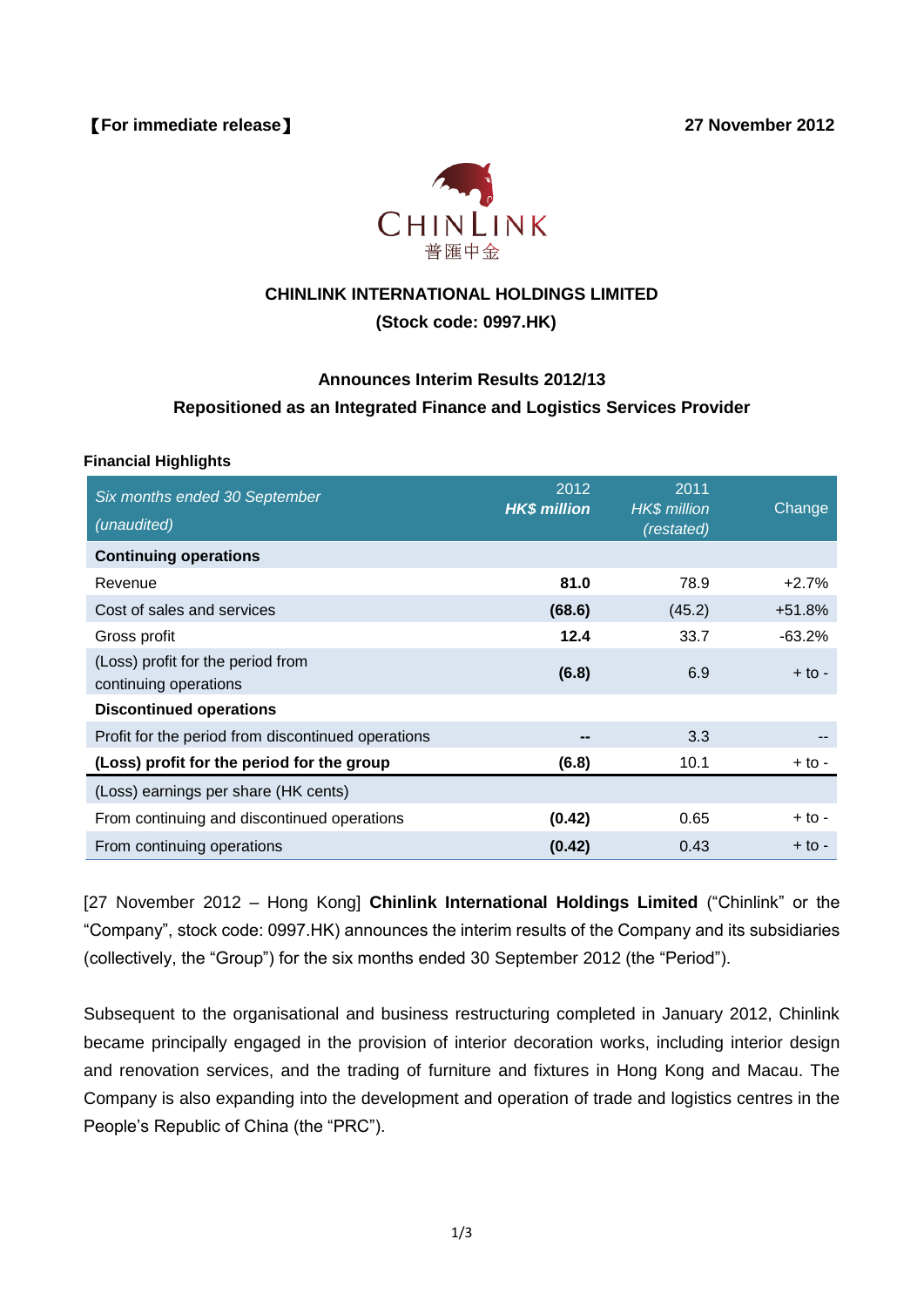For the Period, the Group's unaudited consolidated revenue increased by 2.7% to HK\$81.0 million (2011: HK\$78.9 million); whilst gross profit decreased by 63.2% to HK\$12.4 million (2011: HK\$33.7 million). Loss from continuing operations for the Period was HK\$6.8 million (2011: profit of HK\$6.9 miillion), representing a decrease of HK\$13.7 million. The decrease was mainly due to sharp drops in the gross profit margin of both interior decoration work and the trading of furniture and fixtures which was partially compensated by the decrease in operating expenses.

Amid the uncertainties of the global economy and the decelerating GDP growth in the PRC, the pace of new retail shop openings in Hong Kong and Macau have slowed down considerably, hence spending on interior renovations for hotels and retails shops have also diminished during the Period. **Mr. Li Weibin, Chairman of the Company**, said: "inflating costs pressure and the continuous appreciation of the Renminbi ("RMB") have dragged down the gross profit margin for both the interior decoration work and the trading of furniture and fixtures segments. Looking forward, the Board believes the operating context for our existing businesses will remain tough in the second half of the financial year. Nonetheless, the Group has strengthened our sales force, and deployed further cost-cutting measures and flexible procurement strategies during the Period to protect our margins and profitability."

The Group has been exploring business opportunities in China since early this year. Strategically based in Shaanxi Province, an important logistics hub connecting the north-western part of China under the nation's economic development policy, the Group has successfully tapped into the region's business of trade and logistics centres. To differentiate from operators of traditional logistics centres, Chinlink will define its business as an integrated finance and logistics services provider by offering one-stop logistics, information and financial services to the tenants. This new business model aims to improve the tenants' overall efficiency in their supply chain and money flow and to achieve better profitability.

Following the strategic agreement signed with Hanzhong Government to develop a building material wholesale and logistics centre in Hanzhong City in August 2012, the Group has also entered into strategic agreements with various existing trade and logistics centres and a financial institution in Xi'an City in October 2012 to provide finance and logistics advisory services business. In addition, two memorandum of understanding were signed with the financial affairs office of Hanzhong City in November 2012 in relation to the development of a financial services business. These projects will allow the Group to accumulate relevant experience in the operation and management of trade and logistics centres, so as to prepare for the opening of the integrated financial and logistics services centre in Hanzhong City in the near future.